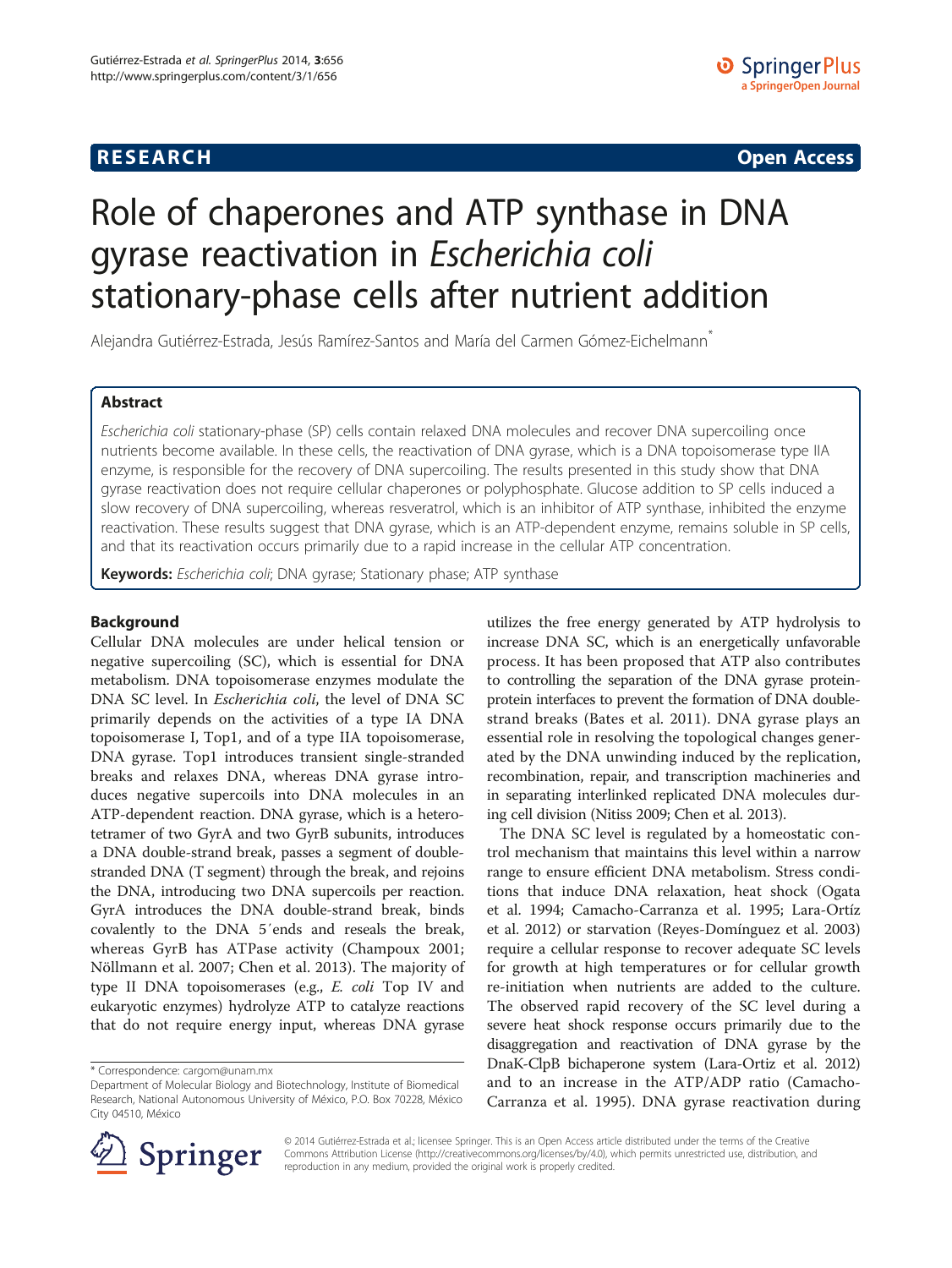this response does not require the chaperone GroE; however, this chaperone plays an important role in preventing protein aggregation in growing cells and in cells under stress conditions (Horwich et al. [1993](#page-6-0); Gottesman and Hendrickson [2000](#page-6-0); Dahiya and Chaudhuri [2014\)](#page-6-0).

Stationary-phase (SP) cells recover SC once nutrients become available. This recovery, which is observed at the beginning of the lag phase, does not require transcription or protein synthesis, is RpoS  $(\sigma^{38})$ -dependent and is inhibited by novobiocin, an inhibitor of GyrB (Reyes-Domínguez et al. [2003\)](#page-6-0). The amounts of GyrA and GyrB proteins in growing and SP cells are similar, whereas the transcription of the gyr genes increases approximately 60 min after nutrient addition (Reyes-Domínguez et al. [2003\)](#page-6-0). The delay in the transcription of the *gyr* genes most likely occurs due to the rapid increase in the cellular concentration of the Fis protein, which is a negative regulator of the transcription of the gyr genes, observed after nutrient addition (Schneider et al. [1999\)](#page-6-0). These results show that pre-existing DNA gyrase molecules in SP cells are responsible for the rapid recovery of the SC level observed when nutrients are added to the culture (Reyes-Domínguez et al. [2003](#page-6-0)). This finding suggests that the enzyme is protected from the protein oxidation and aggregation observed in SP cells (Maisonneuve et al. [2008a](#page-6-0)) or that the enzyme present in aggregates is solubilized and reactivated by chaperones, as in the heat-stress response (Lara-Ortiz et al. [2012](#page-6-0)). The amount of the main cellular chaperones DnaK and GroE and of the primordial chaperone polyphosphate (polyP) increases in SP cells (Rao and Kornberg [1996;](#page-6-0) Dukan and Nyström [1998](#page-6-0)). PolyP is a linear, flexible polymer of inorganic phosphate, Pi, linked by phosphoanhydride high energy bonds present in organisms ranging from bacteria to mammals (Kornberg et al. [1999](#page-6-0); Rao et al. [2009](#page-6-0)). In E. coli, the enzyme that synthesizes polyP is the polyphosphate kinase PPK, which catalyzes the transfer of the  $\gamma$ -phosphate of ATP to polyP. This reaction is reversible; however, PPK preferentially synthesizes polyP from ATP (Ahn and Kornberg [1990\)](#page-6-0). PolyP participates in different cellular processes. E. coli ppk SP cells exhibit an important decrease in the amount of polyP, reduced RpoS expression, induced SOS genes, sensitivity to oxidative, osmotic and thermal stress and decreased ribosomal translational efficiency and cell viability (Shiba et al. [1997;](#page-7-0) Kornberg et al. [1999](#page-6-0); Tsutsumi et al. [2000;](#page-7-0) McInerney et al. [2006;](#page-6-0) Rao et al. [2009\)](#page-6-0). These different phenotypic changes are partially due to a decrease in polyP, which is a primordial chaperone that protects proteins against stress-induced unfolding and aggregation (Gray et al. [2014\)](#page-6-0).

The reactivation of DNA gyrase, which is an ATPdependent enzyme, in rich media occurs within approximately 30 sec-1 min (Reyes-Domínguez et al. [2003](#page-6-0)). Transcriptional activation of genes coding for the enzymes that

utilize the specific carbon source present in the medium also occurs immediately after adding fresh medium to SP cells (Madar et al. [2013](#page-6-0)). The rapid reactivation of DNA gyrase is essential for recovering the SC level to allow the transcription of those genes. ATP synthase could contribute to providing the initial ATP molecules required for the reactivation of this enzyme.

In this context, the objective of this study was to evaluate the roles of the main cellular chaperones (e.g., DnaK, ClpB and GroE) and of polyP, which is a primordial chaperone, as well as the roles of glucose and ATP synthase in the observed DNA gyrase reactivation after nutrient addition to SP cells.

#### Results

## DNA gyrase reactivation in rpoH and groE mutant cells in SP after nutrient addition

In exponentially growing E. coli cells, a small percentage of total proteins (1–3%) form aggregates (Maisonneuve et al. [2008b\)](#page-6-0). This percentage increases in cells under stress conditions, e.g., heat shock or starvation; under both stresses, the cellular amount of chaperones and proteases also increases (Dukan and Nyström [1998](#page-6-0); Maisonneuve et al. [2008a](#page-6-0)). DNA gyrase molecules aggregated in cells during a heat-shock response are disaggregated and reactivated by the bichaperone system DnaK-ClpB (Lara-Ortiz et al. [2012\)](#page-6-0). DNA gyrase molecules of SP cells recover their activity once nutrients become available. DNA gyrase reactivation, as in heat stress, does not depend on transcription or protein synthesis (Reyes-Domínguez et al. [2003](#page-6-0)); however, the molecular regulatory mechanism of this recovery remains unclear.

To evaluate the role of the main cellular chaperones on DNA gyrase reactivation after nutrient addition to SP cell cultures, the DNA SC level was studied in strains BB7222 (wt) and BB7224 (ΔrpoH). Strain BB7224 lacks the transcription factor RpoH ( $\sigma$ <sup>32</sup>), which regulates the expression of the major cytosolic proteases and chaperones as DnaK and ClpB, and therefore has very low levels of these heat-shock proteins (Kusukawa and Yura [1988](#page-6-0); Tomoyasu et al. [2001\)](#page-7-0). This strain carries a second mutation that causes a four-fold increase in the amount of chaperone GroE compared with the wild-type strain; this increase allows  $\Delta r$ *poH* cells to grow at 30–37<sup>°</sup>C (Kusukawa and Yura [1988](#page-6-0)). The role of chaperone GroE was studied in strains C600 (wt) and CAG9310, which carries the temperature-sensitive mutation groEL140 (Strauss et al. [1988](#page-7-0)).

The SC level, which is a reporter of DNA gyrase activity, of the pMS01 plasmid was determined in growing and SP cells, as well as in SP cells after nutrient addition. BB7222, BB7224, C600 and CAG9310 cells were grown at 30°C in LB-MOPS medium. To determine DNA gyrase reactivation, wt and rpoH SP cells were diluted 1:10 in LB-MOPS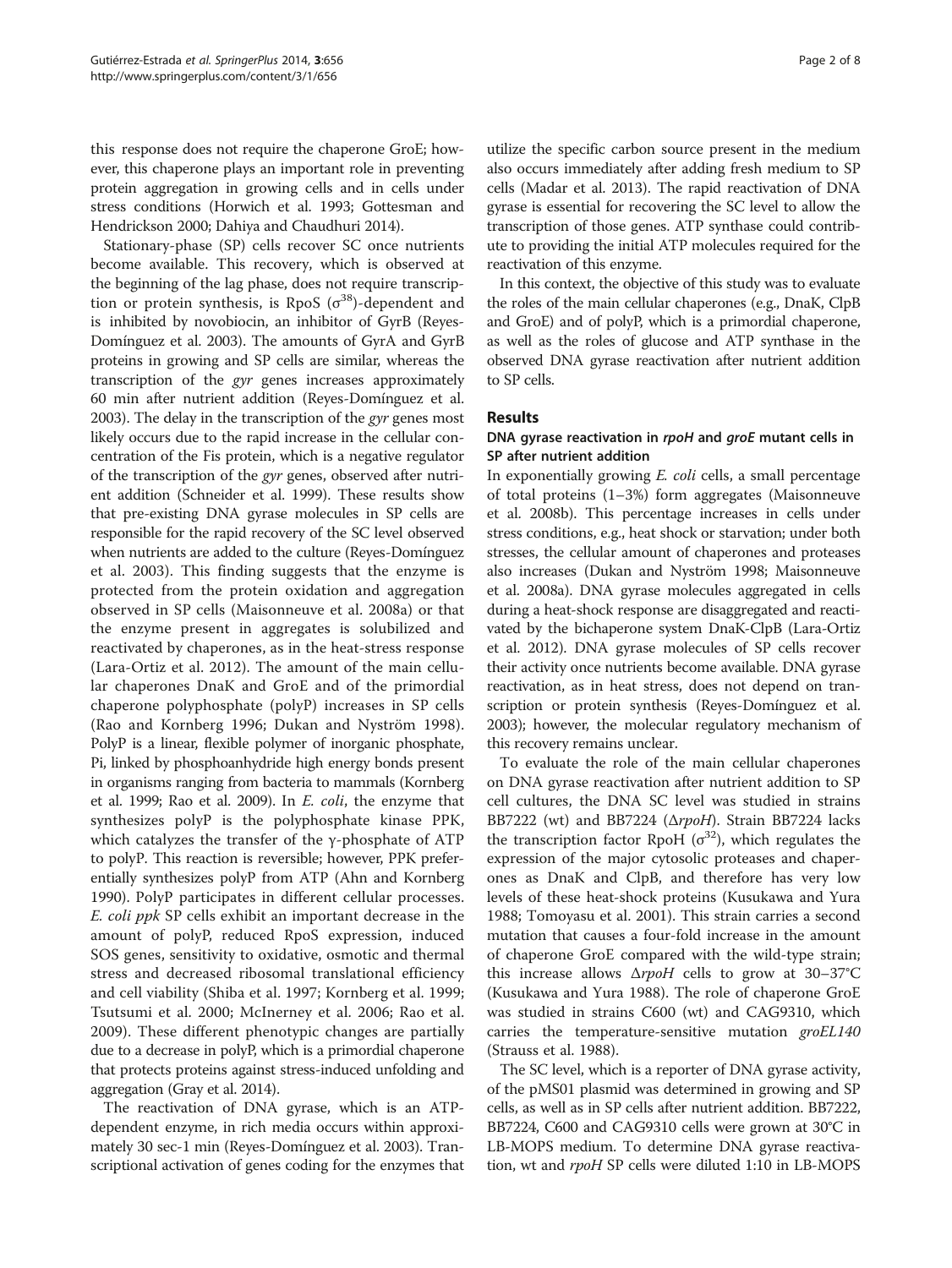<span id="page-2-0"></span>medium at 30°C (Figure 1a); on the other hand, wt and groEL140 cells were diluted 1:30 in LB-MOPS at 30°C and 43°C (Figure 1b). The 1:30 dilution favored a fast temperature increment of the LB-MOPS medium. DNA gyrase reactivation in SP cells grown at 37°C is observed 30 sec-1 min after addition of nutrients (Reyes-Domínguez et al. [2003\)](#page-6-0). This reactivation in wt cells grown at 30°C is observed after 3–5 min.

The results obtained using the  $\Delta r$ *poH* and *groEL140* mutants show that the main chaperones involved in preventing protein aggregation and in solubilizing protein aggregates do not participate in reactivating DNA gyrase (Figure 1a and b), suggesting that this enzyme is not present in protein aggregates in SP cells.

## DNA gyrase reactivation in ppk mutant cells in SP after nutrient addition

E. coli SP ppk cells, as mentioned, exhibit an important decrease in the amount of polyP, which is a primordial chaperone that protects proteins against stress-induced unfolding and aggregation (Gray et al. [2014](#page-6-0)). To determine whether polyP, which increases its amount in SP cells (Kornberg et al. [1999](#page-6-0)), participates in the rapid reactivation of DNA gyrase after nutrient addition to SP cultures, the DNA SC level was determined in ppk mutant cells.

SP wild-type and ppk cells grown in LB-MOPS at 37°C recover the SC level 30 sec-1 min after the addition of fresh medium; this recovery time is the shortest time reported using LB-MOPS medium (Reyes-Domínguez et al. [2003](#page-6-0)) (Figure [2\)](#page-3-0). The results obtained with the E. coli mutant deficient in the enzyme involved in polyP synthesis suggest that this polymer is not involved in the fast reactivation of the DNA gyrase activity in starved cells after nutrient addition.

## DNA gyrase reactivation in cells exposed to glucose or to ATP synthase inhibitors

Results presented show that the main chaperones and polyP, which is a primordial chaperone, do not participate in the DNA gyrase reactivation observed after nutrient addition, suggesting that this reactivation most likely depends on a rapid increase in the cellular ATP concentration.

To explore whether the addition of glucose, which is a carbon source, to SP cells induces DNA gyrase reactivation, SP cells grown in LB-MOPS at 37°C were diluted 1:30 in a 0.86% NaCl solution with or without 0.4% glucose. The 1:30 dilution was used to reduce the number of molecules present in the SP cultures. Nutrient addition to SP cell cultures induces the lag phase. This phase divides into lag1 and lag2. During lag1, no biomass growth occurs, and most of the promoters are inactive, except for those of genes coding for the enzymes that utilize the specific carbon source present in the medium (Madar et al. [2013](#page-6-0)). During lag2, the biomass increases, and the cell physiology switches to a growth program of promoter activity; however, no cell division occurs. After these two phases, the cell number begins to increase, and after several generations, the cells initiate maximal exponential growth. SP cells grown in rich medium and diluted in rich medium present an extremely short lag1; however, this phase is longer when cells are diluted in minimal medium (Madar et al. [2013\)](#page-6-0).

As shown in Figure [3](#page-3-0), SP cells recover DNA SC 3 min after dilution in LB-MOPS, whereas plasmid DNA remains relaxed in cells 3 or 5 min after dilution in 0.86% NaCl. However, cells diluted in 0.86% NaCl and 0.4% glucose partially recover the DNA SC level after 3 min of incubation and completely recover after 5 min. A plausible



in LB-MOPS at 30°C and incubated for 5 min, and 4) stationary-phase cells diluted 1:30 in LB-MOPS at 43°C and incubated for 5 min. Before dilution in LP-MOPS at 43°C, SP cell cultures were incubated for 15 min at 43°C. Plasmid topoisomers were isolated and separated on 1% agarose gels containing 10 μg/mL chloroquine. Migration proceeded from top to bottom. Topoisomers more supercoiled migrated more rapidly in the gel. Similar results were obtained in at least three independent experiments.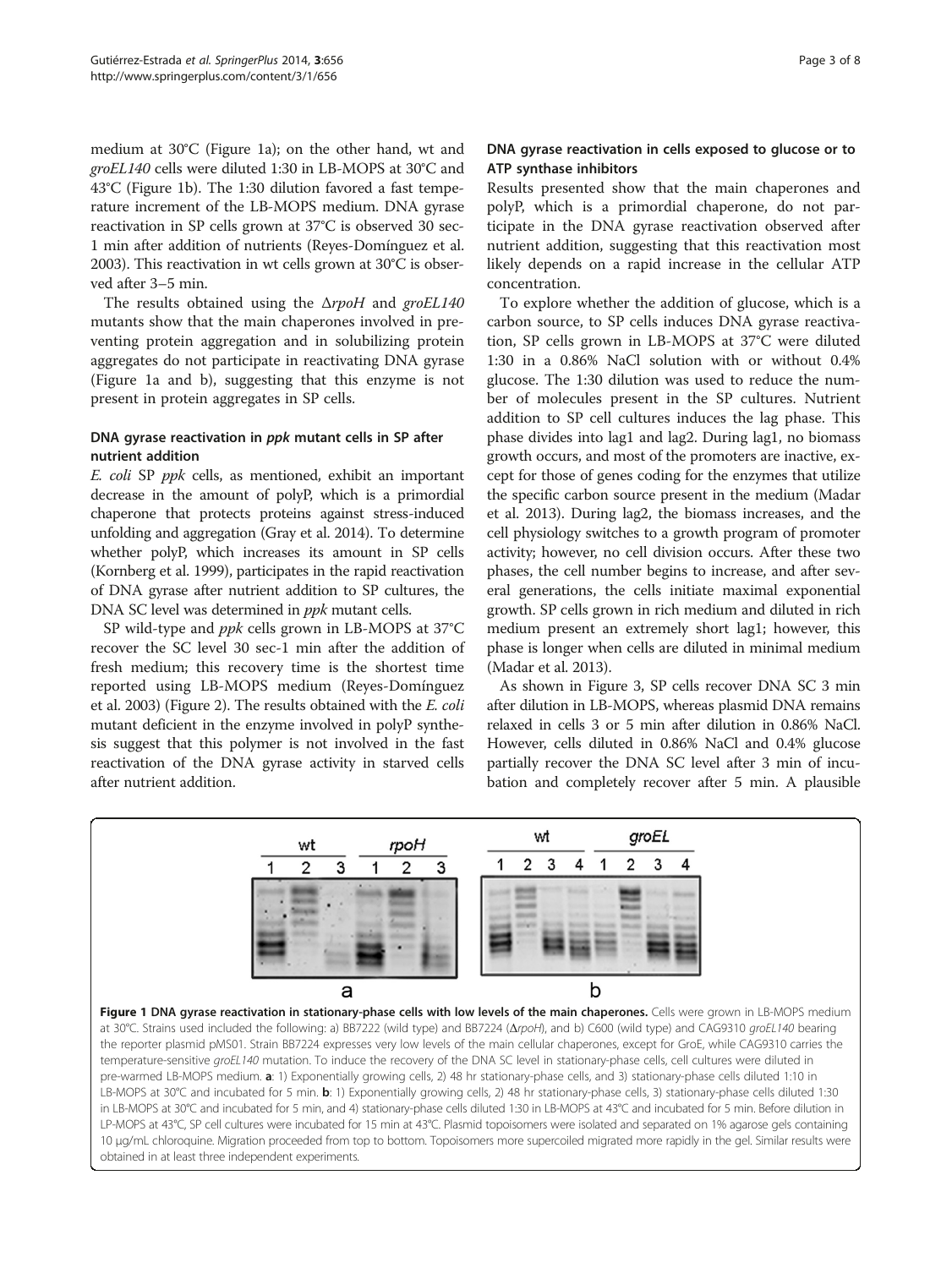<span id="page-3-0"></span>

explanation is that after SP cell dilution in NaCl-glucose, the activation of genes specific for glucose, which is the added carbon source, induces energy production, e.g., ATP.

Another approach to study the participation of ATP molecules in DNA gyrase reactivation involved using ATP synthase inhibitors: Resveratrol (RVT), piceatannol (PCT), and sodium azide. Polyphenols, such as RVT, PCT and quercetin, inhibit E. coli ATP synthase. RVT and PCT inhibit ATP synthesis and ATP hydrolysis, whereas quercetin inhibits only ATP hydrolysis (Dadi et al. [2009](#page-6-0)). The inhibitory effects of these polyphenols were demonstrated

by *in vitro* assays using purified  $F_1$  or  $F_1F_0$  membrane preparations from E. coli cells grown in LB medium. RSV and PCT, but not quercetin, inhibit cell growth in liquid LB medium. The growth yield in the presence of these two polyphenols was 44% (Dadi et al. [2009](#page-6-0)). ATPase activity in in vitro experiments and cell growth in LB cultures were inhibited when the cells were exposed to 400 μM RVT or 100 μM PCT (Dadi et al. [2009\)](#page-6-0). In E. coli cells, RVT and PCT most likely prevent the synthetic and hydrolytic activity of ATP synthase by blocking the clockwise and anti-clockwise rotation of the γ-subunit of the enzyme, respectively, similar to the mechanism observed



at 37°C. To induce the recovery of the DNA SC level in stationary-phase cells, cell cultures were diluted 1:10 in pre-warmed LB-MOPS or 1:30 in a 0.86% NaCl solution with or without 0.4% glucose. 1) Exponentially growing cells; 2) 48 hr stationary-phase cells; 3) and 4) stationary-phase cells diluted in LB-MOPS and incubated for 3 or 5 min, respectively; 5) and 6) stationary-phase cells diluted in 0.86% NaCl and incubated for 3 or 5 min, respectively; 7) and 8) stationary-phase cells diluted in 0.86% NaCl-0.4% glucose and incubated for 3 or 5 min, respectively. Plasmid topoisomers were isolated and separated as described in Figure [1](#page-2-0). Similar results were obtained in at least three independent experiments.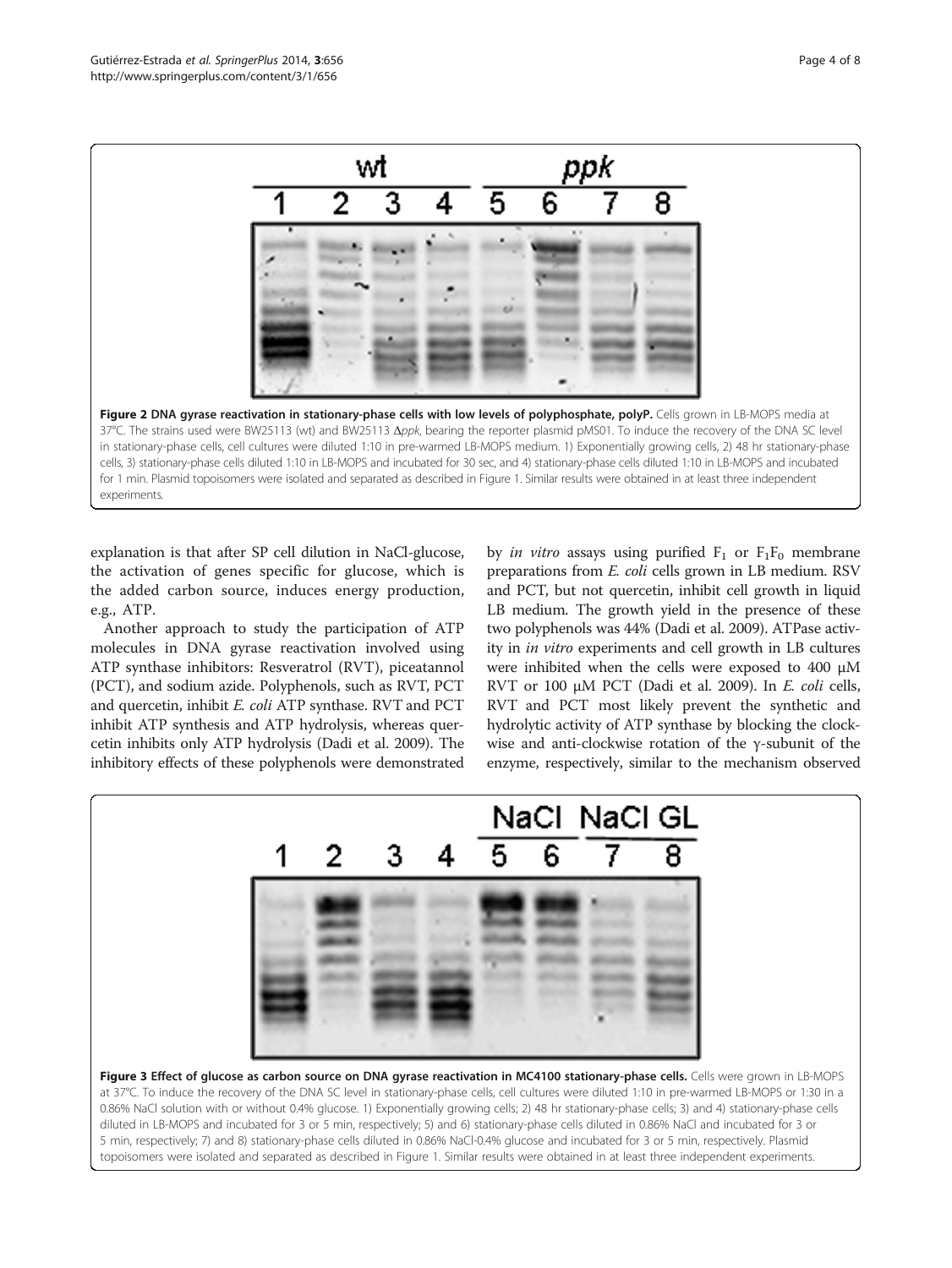in bovine mitochondria (Gledhill et al. [2007\)](#page-6-0). Sodium azide is a potent inhibitor of ATP synthase which inhibits ATP hydrolysis, but not ATP synthesis (Gledhill et al. [2007;](#page-6-0) Zharova and Vinogradov [2004](#page-7-0)).

To determine the effect of RVT, PCT, and sodium azide on the recovery of DNA gyrase activity, the DNA SC level was determined in SP cells grown in LB-MOPS and in SP cells diluted 1:10 in LB-MOPS with or without the ATP synthase inhibitor. DMSO or DMSO-RVT, PCT or sodium azide added 1 hr before diluting the SP cells, did not modify the plasmid topoisomer distribution in these cells. The recovery of the DNA SC level was complete after 1 min incubation of SP cells diluted in LB-MOPS; whereas the recovery of SP cells diluted in LB-MOPS with 400 μM RVT was partial, this recovery was completely inhibited by 1.2 mM RVT and 2.0 mM RVT(Figure 4a). PCT 100 μM induces an inhibitory effect similar to 400  $\mu$ M RVT *in vitro* or in cell cultures (Dadi et al. [2009\)](#page-6-0). However, 100 μM, 300 μM or 500 μM PCT did not inhibit DNA SC recovery (Figure 4b). The effects of RVT and of PCT in cell cultures were determined after 20 hr of growth in LB medium (Dadi et al. [2009\)](#page-6-0), whereas, in this study, the effect on DNA SC recovery was determined 1 min after polyphenol addition to SP cells. The different inhibition levels observed with RVT and with PCT most likely occur due to higher cell membrane permeability for RVT than for PCT. The RVT molecule has three hydroxyl groups compared with four in PCT. Sodium azide (1 and 3 mM), which is a potent inhibitor of ATP synthase which inhibits ATP hydrolysis, but not ATP synthesis (Gledhill et al. [2007](#page-6-0); Zharova and Vinogradov [2004](#page-7-0)), did not inhibit DNA gyrase recovery (Figure 4c).

The effect of glucose and the inhibitory effect of ATP synthase inhibitors on DNA gyrase activity, which were detected by the recovery of the DNA SC level, strongly suggest that an increase in ATP molecules in the first minutes of lag1 plays an important role in this recovery.

### **Discussion**

Studies on the initial regulatory events occurring after nutrient addition to SP cells, which are in the lag1 phase, are relatively few. A recent study (Madar et al. [2013](#page-6-0)) reported that no biomass growth occurs during lag1; however, promoters of genes coding for enzymes that utilize the carbon source present in the fresh medium added to SP cells are selectively activated. Previously, we demonstrated that the reactivation of DNA gyrase molecules present in SP cells occurs 30 sec-1 min after the addition of fresh LB-MOPS medium (Reyes-Domínguez et al. [2003](#page-6-0)). This reactivation, as shown in this study, is inhibited by the ATP synthase inhibitor RVT. In addition, RpoS  $(\sigma^{38})$  a regulator of SP genes, is degraded in the first minutes after addition of glucose to SP cultures. This degradation, essential to favor the transcription by RpoD  $(\sigma^{70})$ of genes needed to re-initiate cell growth, is controlled by an increase in ATP levels (Peterson et al. [2012\)](#page-6-0).

The amount of intracellular ATP in mid-log phase E. coli cells is 1–5 mM, depending on the cell growth conditions and methodology used, this amount decreases two- to threefold in stationary-phase cells (Bochner and Ames [1982](#page-6-0); Buckstein et al. [2008\)](#page-6-0) and rapidly increases during lag1 (Murray et al. [2003](#page-6-0)). However, DNA gyrase activity depends, not on the ATP level but on the [ATP/ ADP] ratio. An increase in the ATP/ADP ratio strongly correlates with the increase in the plasmid SC reached in vitro with purified DNA gyrase (Westerhoff et al. [1988](#page-7-0)) or in vivo using cells grown in MOPS buffered minimal medium with succinate or glucose as a carbon and freeenergy source (Van Workum et al. [1996\)](#page-7-0). The increase in this ratio also correlates with the increase in the plasmid SC observed in the transition of cells to anaerobic growth

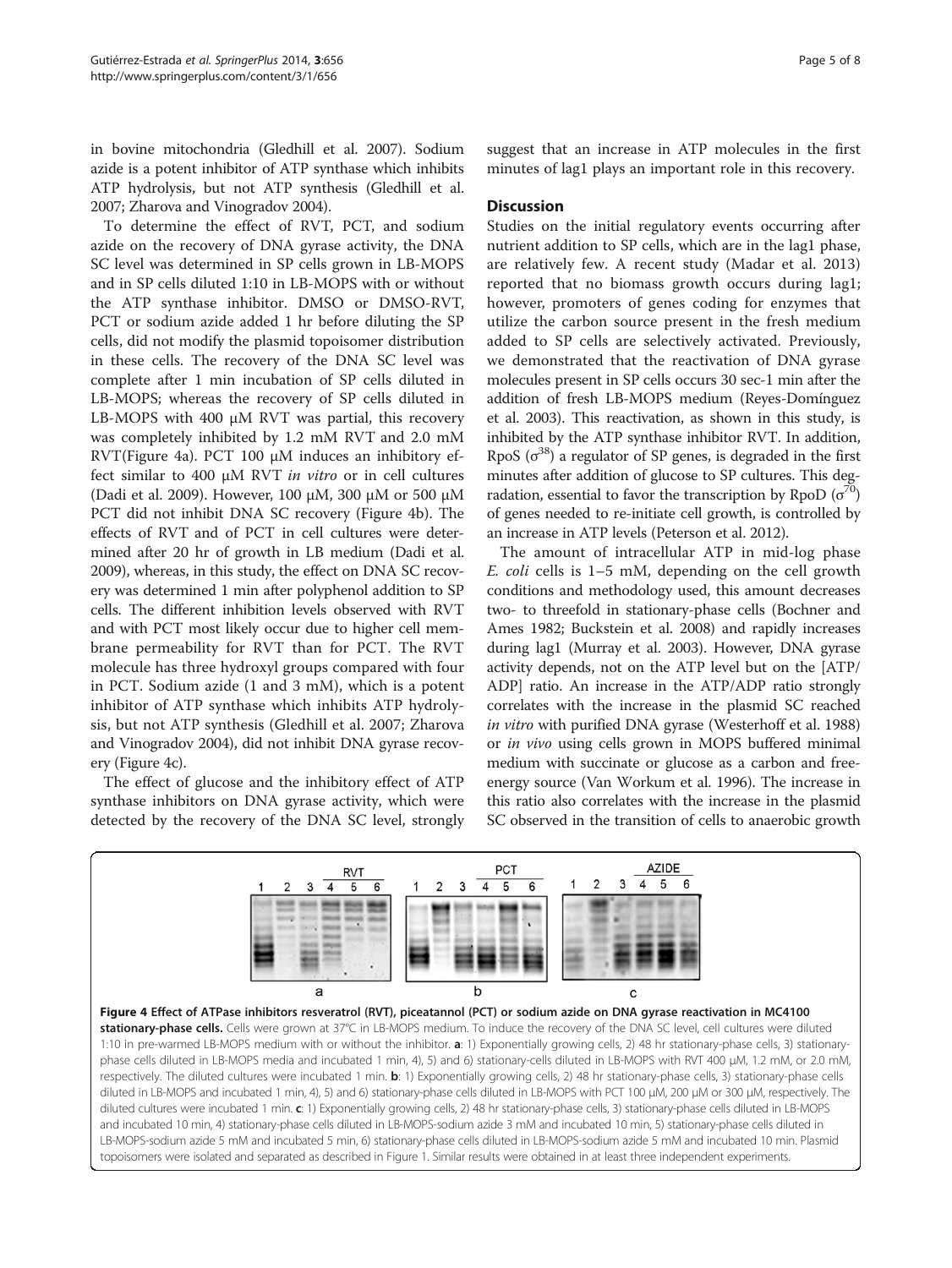(Hsieh et al. [1991a\)](#page-6-0) or during a salt stress (Hsieh et al. [1991b](#page-6-0)). Changes in the [ATP/ADP] ratio in cells grown in LB-MOPS medium or in other media along the lag1 have not been studied.

The present study shows that DNA gyrase reactivation does not depend on cellular chaperones, as has been reported for the heat-shock response (Camacho-Carranza et al. [1995](#page-6-0); Lara-Ortiz et al. [2012](#page-6-0)), or on polyP, which is a primordial chaperone (Gray et al. [2014](#page-6-0)) and a potential energy source (Kornberg et al. [1999](#page-6-0)). Glucose, which was the sole nutrient added to SP cells in this study, favored this reactivation, whereas RVT, which is an inhibitor of ATP synthase, induced complete inhibition. The phenotype of the strains BB7224 ΔrpoH, and CAG9310 Δppk used in this work suggests, at most, a partial redundancy of the functions displayed by the main chaperones and primordial chaperone polyP. As mentioned before, strain BB7224 ΔrpoH shows very low levels of chaperones, but it carries a second mutation that causes an increase in the amount of chaperone GroE. This increase allows BB7224 cells to grow at 30–37°C. The  $\Delta r$ *poH* strain lacking this second mutation, grows only at very low temperatures (Kusukawa and Yura [1988\)](#page-6-0). The CAG9310  $\Delta ppk$  cells, which express all the main chaperones, show in SP an important decrease in the amount of polyP, and among other phenotypic changes, the sensitivity to oxidative, osmotic and thermal stress increases and a cell viability decreases (Kornberg et al. [1999](#page-6-0); Rao et al. [2009](#page-6-0)). The double mutant BB7224 ΔrpoH Δppk could help to explore in log and stationary-phase cells, the possibility of main chaperones/ polyP redundant functions.

During the SP, the stop codon read-through and shifting of the translation reading frame (accuracy of the ribosomes) decrease, generating an increase in unfolded proteins, which are prone to aggregate (Barak et al. [1996](#page-6-0); Wenthzel et al. [1998](#page-7-0)). The amount of DNA gyrase in SP cells is similar to that of exponential cells (Reyes-Domínguez et al. [2003\)](#page-6-0), suggesting that no translation of the gyr genes occurs during the SP. This finding partially explains why DNA gyrase reactivation after the SP does not depend on cellular chaperones in contrast to DNA gyrase reactivation during the heat shock response.

In summary, our previous results and the results presented in this study strongly suggest that an increase in the [ATP/ADP] ratio occurs during the first seconds of lag1. This increase reactivates the DNA gyrase molecules present in the SP cells before the addition of fresh medium and induction of lag1, leading to a rapid recovery of the DNA SC level.

Future work regarding the lag1 phase must focus on the timing of these events, on the relative cellular concentrations of ATP and ADP in SP cells grown in different media and conditions, as well as on the role of RpoS  $(\sigma^{38})$ in DNA gyrase reactivation.

## **Conclusions**

A plausible regulatory mechanism operating during lag1 to prepare cells to enter lag2 begins with an increase in the ATP/ADP ratio required for DNA gyrase reactivation and RpoS degradation. Fast DNA gyrase reactivation is essential to seal potentially dangerous DNA double-strand breaks (Bates et al. [2011](#page-6-0)), to recover the DNA SC level (Reyes-Domínguez et al. [2003](#page-6-0)), and together with RpoS proteolysis (Peterson et al. [2012](#page-6-0)), to activate the promoters of rRNA genes (Murray et al. [2003\)](#page-6-0), and of genes which code for enzymes that use the specific carbon source present in the medium (Madar et al. [2013](#page-6-0)).

## **Methods**

### Bacterial strains and growth conditions

The bacterial strains used in this study included the following: a) MC4100  $arab139 \triangle (argF-lac)U169$  rpsL150 relA1 flbB5310 deoC1 ptsF25 rbsR (Tomoyasu et al. [2001](#page-7-0)); b) BB7222 as MC4100 but  $arab^+$  and BB7224 as BB7222 but ΔrpoH::Km (Tomoyasu et al. [2001\)](#page-7-0); c) C600 thi thr leu tonA supE lacY-lacZX-90 (Strauss et al. [1988](#page-7-0)); d) CAG9310, C600 but groEL140 zjd::Tn10 (Straus et al. [1988](#page-7-0)); e) BW25113 rrnB3 lacZ4787 hsdR514 Δ(araBAD) 567  $\Delta(rhaBAD)$ 568 rph-1 (Baba et al. [2006\)](#page-6-0); and f) BW25113 Δppk (Baba et al. [2006](#page-6-0); Coli Genetic Stock Center CGSC, Keio Collection). Nutrient-rich Luria-Bertani (LB) medium containing 40 mM morpholinopropanesulfonic acid (LB-MOPS, pH 7.4) was used throughout this study. This medium was used to avoid cell exposure to alkaline stress due to the high pH reached by the SP cultures in LB medium. Cultures (10 ml) in 125 ml Erlenmeyer flasks were grown in LB-MOPS medium at 30°C or 37°C with shaking (180 rpm) to reach the SP and then incubated 48 hrs.

#### DNA supercoiling analysis

The DNA SC levels in exponentially growing cells, SP cells, and SP cells diluted in fresh medium were determined using the pMS01 plasmid, which is a tetracycline-sensitive derivative of pBR322 (León et al. [1988](#page-6-0)), as a reporter. This plasmid avoids SC-level interferences due to expression of the membrane protein TetA (Lodge et al. [1989](#page-6-0)) and to transcription of the two divergent promoters present in pBR322. The distribution of plasmid topoisomers was obtained as described elsewhere (Camacho-Carranza et al. [1995](#page-6-0)). Briefly, before plasmid DNA isolation, cultures were immediately chilled by transferring them to tubes containing LB-MOPS crushed ice. A fast decrease in temperature is needed to inhibit enzymatic activities that can modify the level of plasmid SC. Plasmid DNA was isolated by the clear alkaline lysate method (Sambrook et al. [1989](#page-6-0)), and plasmid topoisomers were separated by electrophoresis in 1% agarose gels containing 10 mg/ml chloroquine. At this chloroquine concentration, the topoisomers that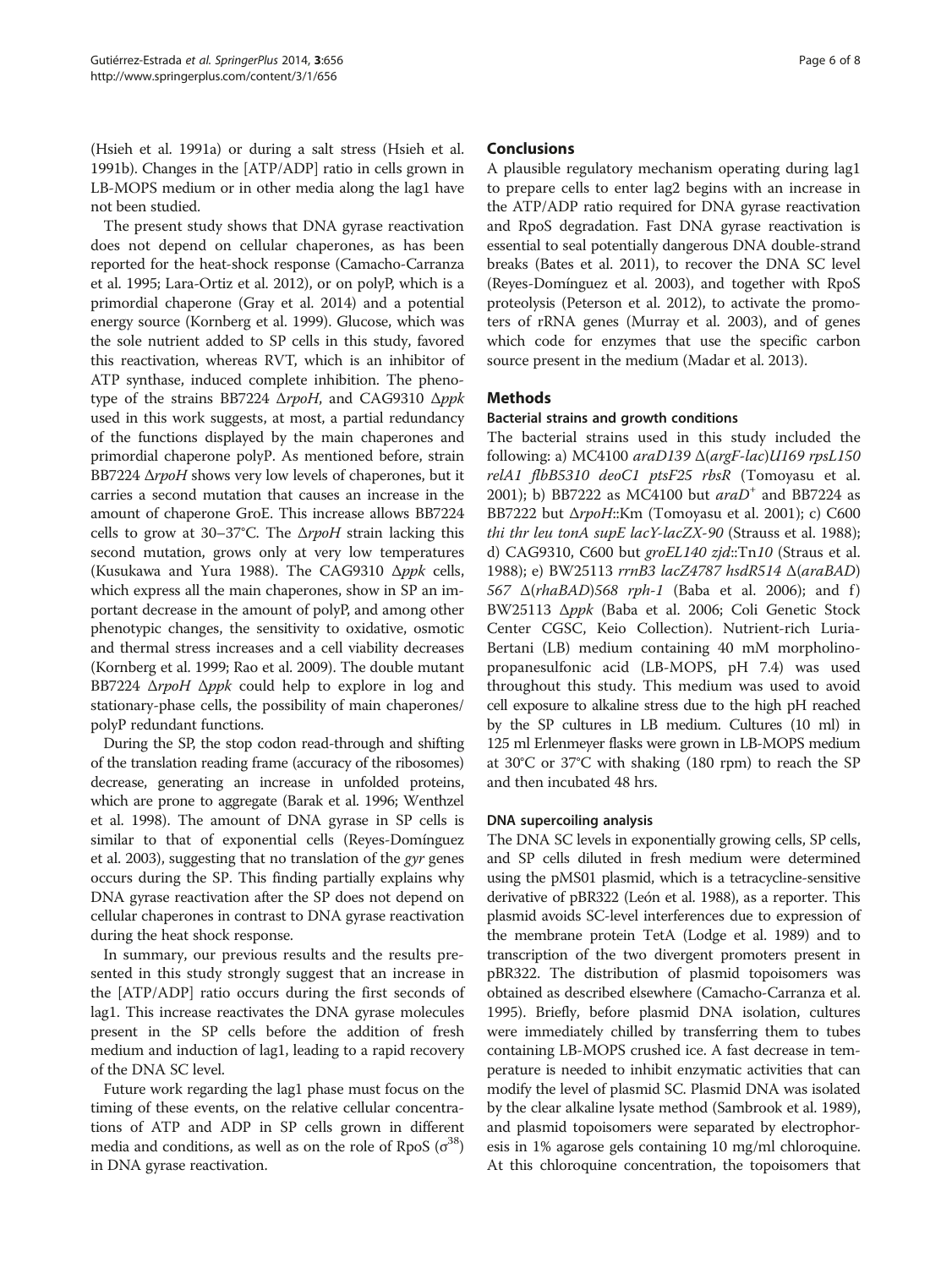<span id="page-6-0"></span>were more supercoiled before electrophoresis migrated more rapidly in the gel. The electrophoresis was run in Tris-borate-EDTA buffer (Sambrook et al. 1989) at 25 V for 22 hr.

#### Competing interests

The authors declare that they have no competing interests.

#### Authors' contributions

All authors have made substantial contributions to the design, acquisition, analysis and interpretation of data. G-E MC conceived and coordinated the study and prepared the final draft of the manuscript. All authors have read and approved the final manuscript.

#### Authors' information

G-E A, obtained her Master in Science with a thesis related with her study on DNA gyrase reactivation in stationary-cells after addition of nutrients; R-SJ is an academic technician member of the Department of Molecular Biology and Biotechnology; G-E MC is head of Laboratory, and member of the Department of Molecular Biology and Biotechnology and of the SNI (National System of Researchers, México).

#### Acknowledgements

Strains BB7222 and BB7224 and strain CAG9310 were provide by B Bukau and CA Gross, respectively. Resveratrol was a generous gift of S Michan-Aguirre. We also thank L Camarena and C Domenzain for assistance in preparing the Figures and I Pérez-Montfort for editorial assistance.

#### Received: 17 September 2014 Accepted: 29 October 2014 Published: 6 November 2014

#### References

- Ahn K, Kornberg A (1990) Polyphosphate kinase from Escherichia coli. Purification and demonstration of a phosphoenzyme intermediate. J Biol Chem 265(20):11734–11739
- Baba T, Ara T, Hasegawa M, Takai Y, Okumura Y, Baba M, Datsenko KA, Tomita M, Wanner BL, Mori H (2006) Construction of Escherichia coli K-12 in-frame single-gene knockout mutants: the Keio collection. Mol Syst Biol 2:2006.0008. doi:10.1038/msb41000050
- Barak Z, Gallant J, Lindsley D, Kwieciszewki B, Heidel D (1996) Enhanced ribosome frameshifting in stationary phase cells. J Mol Biol 263:140–148
- Bates AD, Berger JM, Maxwell A (2011) The ancestral role of ATP hydrolysis in type II topoisomerases: prevention of double-strand breaks. Nucleic Acids Res 39(15):6327–6339. doi:10.1093/nar/gkr258
- Bochner BR, Ames BN (1982) Complete analysis of cellular nucleotides by two dimensional thin-layer chromatography. J Biol Chem 257:9759–9769
- Buckstein MH, He J, Rubin H (2008) Characterization of nucleotide pools as function of physiological state in Escherichia coli. J Bacteriol 190:718–726. doi:10.1128/JB.01020-07
- Camacho-Carranza R, Membrillo-Hernández J, Ramírez-Santos J, Castro-Dorantes J, Chagoya de Sánchez V, Gómez-Eichelmann MC (1995) Topoisomerase activity during the heat-shock response in Escherichia coli K-12. J Bacteriol 177(12):3619–3622
- Champoux JJ (2001) DNA topoisomerases: structure, function, and mechanism. Annu Rev Biochem 70:369–413. doi:10/1146/annurev.biochem.70.1.369
- Chen SH, Chan NL, Hsieh T (2013) New mechanistic and functional insights into DNA topoisomerases. Annu Rev Biochem 82:1339–170. doi:10.1146/annurevbiochem-061809-100002
- Dadi PK, Ahmad M, Ahmad Z (2009) Inhibition of ATPase activity of Escherichia coli ATP synthase by polyphenols. Int J Biol Macromol 45(1):72–79. doi:10.1016/j.ijbiomac.2009.04.004
- Dahiya V, Chaudhuri TK (2014) Chaperones GroEL/GroES accelerate the refolding of a multidomain protein through modulating on-pathway intermediates. J Biol Chem 289(1):286–298. doi:10.1074/jbc.M113.518373
- Dukan S, Nyström T (1998) Bacterial senescence: stasis results in increased and differential oxidation of cytoplasmic proteins leading to developmental induction of the heat shock regulon. Genes Dev 12:3431–3441. doi:10.1101/gad.12.21.3431
- Gledhill JR, Montgomery MG, Leslie AGW, Walker JE (2007) How the regulatory protein, IF<sub>1</sub>, inhibits F<sub>1</sub>-ATPase from bovine mitochondria. Proc Natl Acad Sci U S A 104(40):15671–15676. doi:10.1073/pnas.0707326104
- Gottesman ME, Hendrickson WA (2000) Protein folding and unfolding by Escherichia coli chaperones and chaperonins. Curr Opin Microbiol 3:197–202. doi:10.1016/S1369-5274(00)00075.8
- Gray MJ, Wholey WY, Wagner NO, Cremers CM, Mueller-Schickert A, Hock NT, Krieger AG, Smith EM, Bender RA, Bardwell JCA, Jakob U (2014) Polyphosphate is a primordial chaperone. Mol Cell 53:689–699. doi.org/10.1016/j.molcel.2014.01.012
- Horwich AL, Brooks Low K, Fenton WA, Hirshfield IN, Furtak K (1993) Folding in vivo of bacterial cytoplasmic proteins: role of GroEL. Cell 74:909–917
- Hsieh L, Burger RM, Drlica K (1991a) Bacterial DNA supercoiling and [ATP/ADP]. Changes associated with a transition to anaerobic growth. J Mol Biol 219(3):443–450
- Hsieh L, Rouviere-Janiv J, Drlica K (1991b) Bacterial DNA supercoiling and [ATP/ADP] ratio: changes associated with salt shock. J Bacteriol 173(12):3914–3917
- Kornberg A, Rao NN, Ault-Riché D (1999) Inorganic polyphosphate: a molecule of many functions. Annu Rev Biochem 68:89–125. doi:10.1146/annurev. biochem.68.1.89
- Kusukawa N, Yura T (1988) Heat shock protein GroE of Escherichia coli: key protective roles against thermal stress. Genes Dev 2(7):874–882. doi:10.1101/gad.2.7.874
- Lara-Ortiz T, Castro-Dorantes J, Ramírez-Santos J, Gómez Eichelmann MC (2012) Role of the DnaK-ClpB bichaperone system in DNA gyrase reactivation during a severe heat-shock response in Escherichia coli. Can J Microbiol 58(2):195–199. doi:10.1139/w11-118
- León P, Alvarez G, Díaz de León F, Gómez-Eichelmann MC (1988) Effect of DNA supercoiling and catabolite repression on the expression of tetA genes in Escherichia coli. Can J Microbiol 34:839–842
- Lodge JK, Kazic T, Berg DE (1989) Formation of supercoiling domains in plasmid pBR322. J Bacteriol 171(4):2181–2187
- Madar D, Dekel E, Bren A, Zimmer A, Porat Z, Alon U (2013) Promoter activity dynamics in the lag phase of Escherichia coli. BMC Syst Biol 7:136–148. doi:10.1186/1752-0509-7-136
- Maisonneuve E, Ezraty B, Dukan S (2008a) Protein aggregates: an aging factor involved in cell death. J Bacteriol 190(18):6070–6075. doi:10.1128/JB.00736-08
- Maisonneuve E, Fraysse L, Moinier D, Dukan S (2008b) Existence of abnormal protein aggregates in healthy Escherichia coli cells. J Bacteriol 190(3):887–893. doi:10.1128/JB.01603-07
- McInerney P, Mizutani T, Shiba T (2006) Inorganic polyphosphate interacts with ribosomes and promotes translation fidelity in vitro and in vivo. Mol Microbiol 60(2):438–447. doi:10.1111/j.1365-2958.2006.05103.x
- Murray HD, Schneider DA, Gourse RL (2003) Control of rRNA expression by small molecules is dynamic and nonredundant. Mol Cell 12:125–134
- Nitiss JL (2009) DNA topoisomerase II and its growing repertoire of biological functions. Nat Rev Cancer 9(5):327–337. doi:1038/nrc2608
- Nöllmann M, Crisona NJ, Arimondo PB (2007) Thirty years of Escherichia coli DNA gyrase: from in vivo function to single-molecule mechanism. Biochimie 89(4):490–499. doi:10.1016/j.biochi.2007.02.012
- Ogata Y, Mizushima T, Kataoka K, Miki T, Sekimizu K (1994) Identification of DNA topoisomerases involved in immediate and transient DNA relaxation induced by heat shock in Escherichia coli. Mol Gen Genetics 244(5):451–455. doi:10.1007/BF00583895
- Peterson CN, Levchenko I, Rabinowitz JD, Baker TA, Silhavy TJ (2012) RpoS proteolysis is controlled directly by ATP levels in Escherichia coli. Genes Dev 26:548–553. doi:10.1101/gad.183517.111
- Rao NN, Gómez-García MR, Kornberg A (2009) Inorganic polyphosphate: essential for growth and survival. Annu Rev Biochem 78:605–647. doi:10.1146/annurev. biochem.77.083007.093039
- Rao NN, Kornberg A (1996) Inorganic polyphosphate supports resistance and survival of stationary-phase Escherichia coli. J Bacteriol 178(5):1394–1400
- Reyes-Domínguez Y, Contreras-Ferrat G, Ramírez-Santos J, Membrillo-Hernández J, Gómez-Eichelmann MC (2003) Plasmid DNA supercoiling and gyrase activity in Escherichia coli wild-type and rpoS stationary-phase cells. J Bacteriol 185(3):1097–1100. doi:10.1128/JB.185.3.1097-1100.2003
- Sambrook J, Fritsch EF, Maniatis T (1989) Molecular cloning: a laboratory manual, 2nd edition. Cold Spring Harbor Laboratory Press, Cold Spring Harbor , NY
- Schneider R, Travers A, Kutateladze T, Muskhelishvili (1999) A DNA architectural protein couples cellular physiology and DNA topology in Escherichia coli. Mol Microbiol 34:953–964